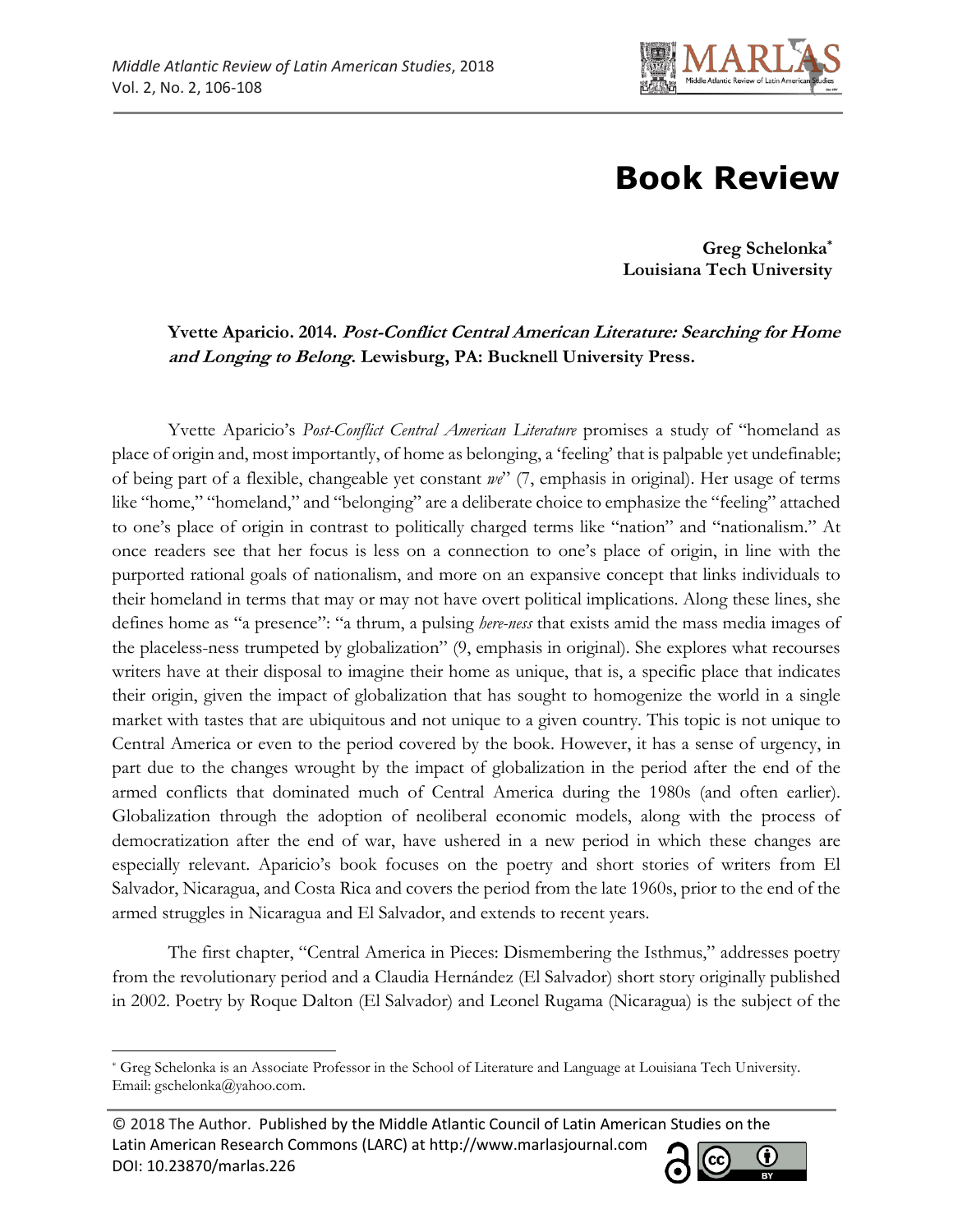## Davis –*The Afro-Hispanic Reader and Anthology* Book Review

main point of Aparicio's exploration of the revolutionary period. Together, their works elucidate her argument that the homeland is imagined "as a place to inhabit as a citizen; as a place in which to belong and with which to identify; and, finally, as a place to recreate and reinvent literarily" (26). Dalton's poetry clearly expresses a problem: "[h]is homeland fails to nurture its citizens, or 'children,' and instead poisons them, urinates on them, and generally debases them" (29). Rugama's poetry makes use of similar imagery through its invocation of the Acahualinca neighborhood of Managua bordering Lake Managua and the city dump. One "poem's final promise clearly echoes Rugama's political and religious ideologies and constructs a linguistic memorial to the future Acahualincan heroes who will populate a new homeland" (35), and Aparicio finds that both authors' poems imagine an improved world. However, their optimism regarding a better future failed to materialize. Hernández explores the rampant crime that emerged after failed revolutionary movements in a story that posits cannibalism as a solution to the country's problems: "The needs of citizens are met by the compatriots' bodies rather than by a caring homeland or oppositional groups or churches, for instance" (41). Aparicio concludes that the failure of revolutionary ideals has led to a still-imperfect world in which the sacrifice of revolutionary heroes serves their compatriots as literal food rather than as inspiration for change.

The next two chapters examine the concept of the homeland as a place in disarray through contrasting attempts to imagine it. The second chapter, "(Re)membering Central America," looks at the ways in which a façade of economic prosperity dominates public images after the adoption of a neoliberal economic model and masks a poetic desire for "an (imaginary) wholeness at home and of home" (49). Poets Marta Leonor González (Nicaragua) and Susana Reyes (El Salvador) express estrangement as they "poetically traverse home in search of a remembered belonging and also imagine becoming whole," but their quest is doomed to failure, because "their *paseos* confirm that important markers of their pasts have disappeared from home" (55). While postwar construction and reconstruction in cities like San Salvador and Managua sought to impose a different image, Aparicio notes that "[t]he city's new buildings and parking structures . . . cannot erase the scars or soothe the pain and memory of the Salvadoran Civil War" (62). The poetic images, more importantly, mark a change in the conception of what can be done in their homelands. In contrast to revolutionary projects embraced by earlier poets like Dalton and Rugama, "opportunities to effect the transformative changes imagined by Salvadorans did not readily emerge. The post-conflict 'new world' did not turn out to be fundamentally different from the 'old world'" (63).

While the poets presented in chapter two project a positive view of nostalgia for their known, prior concept of homeland, the third chapter examines, among other texts, Nicaraguan Juan Sobalvarro's *Agenda del desempleado*, whose "bored poetic speaker calmly raises his pistol and destroys the talking heads. The killings verify that a magic-less world cannot be made magical ('No hay poesía') and life's vicissitudes (e.g., unemployment) cannot be allayed by poetry" (80). In short, the world stinks, much like heavily polluted Lake Managua. Rather than positing homeland as a better place when viewed nostalgically, the texts in this chapter "critique the rotting, waste-filled homeland yet express no desire to leave" (90). The failure of the revolutionary project has left poetic voices without an alternative: they accept that they live in a dirty world yet fail to "imagin[e] or dream . . . of ways to remake" it (94).